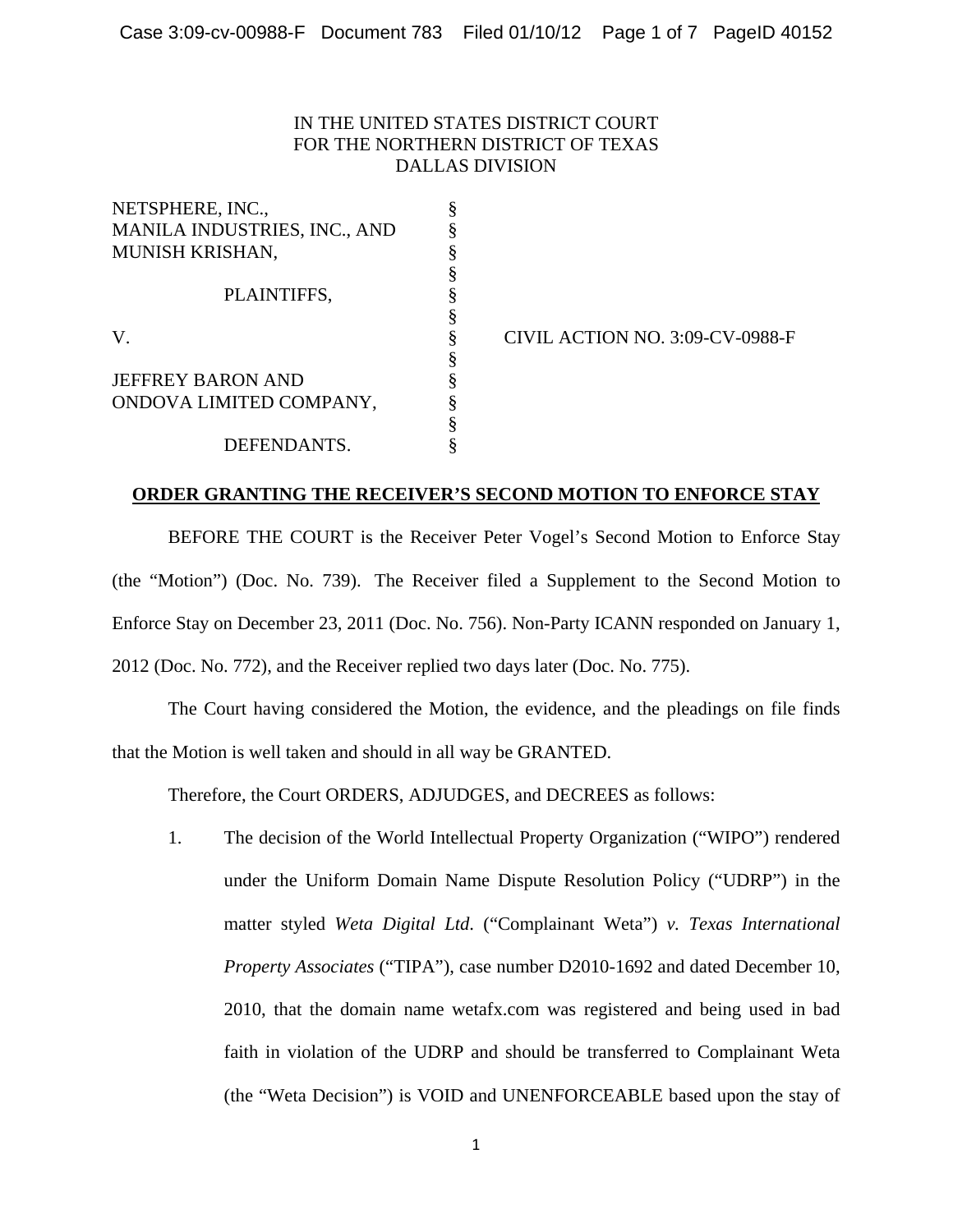any and all legal actions against Receivership Assets pursuant to the "Stay of Actions" included on pages 12-13 of the Court's *Order Appointing Receiver* dated November 24, 2010 (the "Stay");

- 2. The decision of WIPO rendered under the UDRP in the matter styled as *Public Storage* ("Complainant Public Storage") *v. TIPA*, case number D2010-1782 and dated December 20, 2010, that the domain names publicstorge.com, publicstroagejobs.com, pulicstorage.com, and puplicstorage.com were registered and are being used in bad faith and should be transferred to Complainant Public Storage (the "Public Storage Decision") is VOID and UNENFORCEABLE based upon the Stay;
- 3. The decision of the National Arbitration Forum (the "NAF") rendered under the UDRP in the matter styled as *Fandango, Inc. and Daily Candy, Inc.* (collectively, "Complainant Fandango/Daily Candy") *v. TIPA*, claim number FA 1358961 and dated December 23, 2010, that the domain names dailycand.com, dailycandi.com, dailycandychicago.com, dailycandynyc.com, fanngo.com, jandango.com, and jobfandango.com were registered and are being used in bad faith and should be transferred to Complainant Fandango/Daily Candy (the "Fandango/Daily Candy Decision") is VOID and UNENFORCEABLE based upon the Stay;
- 4. The decision of WIPO rendered under the UDRP in the matter styled as *Apple, Inc.* ("Complainant Apple") *v. Oakwood Services, Inc.*, case number D2010-1917 and dated December 28, 2010, that the domain name aplle.com was registered and is being used in bad faith and should be transferred to Complainant Apple (the "Apple Decision") is VOID and UNENFORCEABLE based upon the Stay;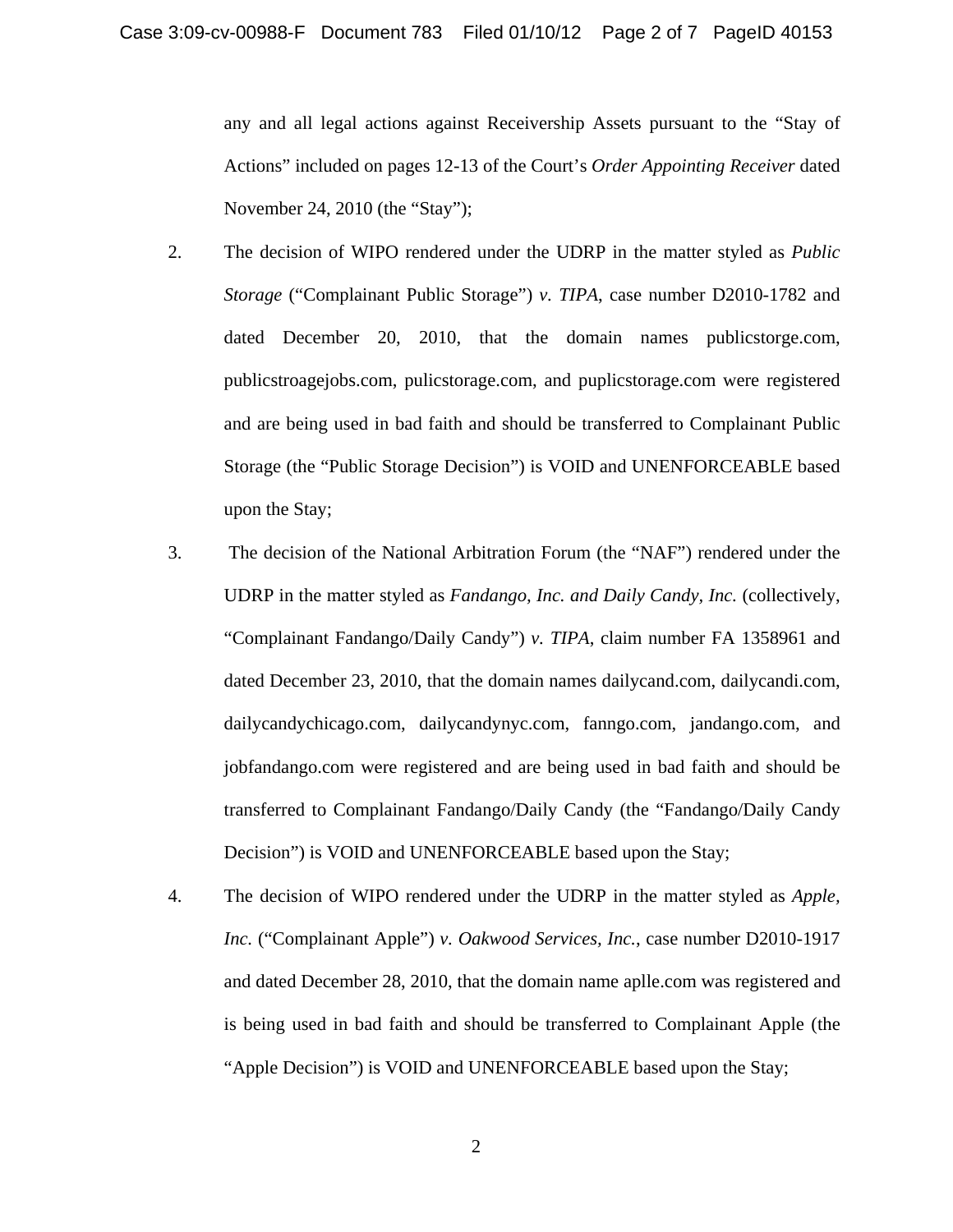- 5. The decision of NAF rendered under the UDRP in the matter styled as *HBI Branded Apparel Enterprises, LLC and HBI Branded Apparel Limited, Inc.*  (collectively, "Complainant HBI Apparel") *v. URDMC, LLC* ("URDMC"), claim number FA1012001361369 and dated January 18,  $2011<sup>1</sup>$ , that the domain name leghanesbali.com was registered and is being used in bad faith and should be transferred to Complainant HBI Apparel (the "HBI Apparel Decision") is VOID and UNENFORCEABLE based upon the Stay;
- 6. The decision of WIPO rendered under the UDRP in the matter styled as *Johnson & Johnson, Inc. and Korres S.A.* (collectively, "Complainant Johnson & Johnson") *v. TIPA*, case number D2010-1996 and dated January 19, 2011, that the domain name korresproducts.com was registered and is being used in bad faith and should be transferred to Complainant Johnson  $\&$  Johnson (the "Johnson  $\&$ Johnson Decision") is VOID and UNENFORCEABLE based upon the Stay;
- 7. The decision of WIPO rendered under the UDRP in the matter styled as *Eli Lilly and Company* ("Complainant Eli Lilly") *v. TIPA*, case number D2010-1985 and dated February 7, 2011, that the domain name zigris.com was registered and is being used in bad faith and should be transferred to Complainant Eli Lilly (the "First Eli Lilly Decision") is VOID and UNENFORCEABLE based upon the Stay;
- 8. The decision of WIPO rendered under the UDRP in the matter styled as *Amica Mutual Insurance Company* ("Complainant Amica") *v. TIPA and URDMC*, case number D2010-2144 and dated February 7, 2011, that the domain name

<sup>&</sup>lt;sup>1</sup> While this decision on its face reflects a decision date of January 18, 2010, the decision was actually entered on January 18, 2011.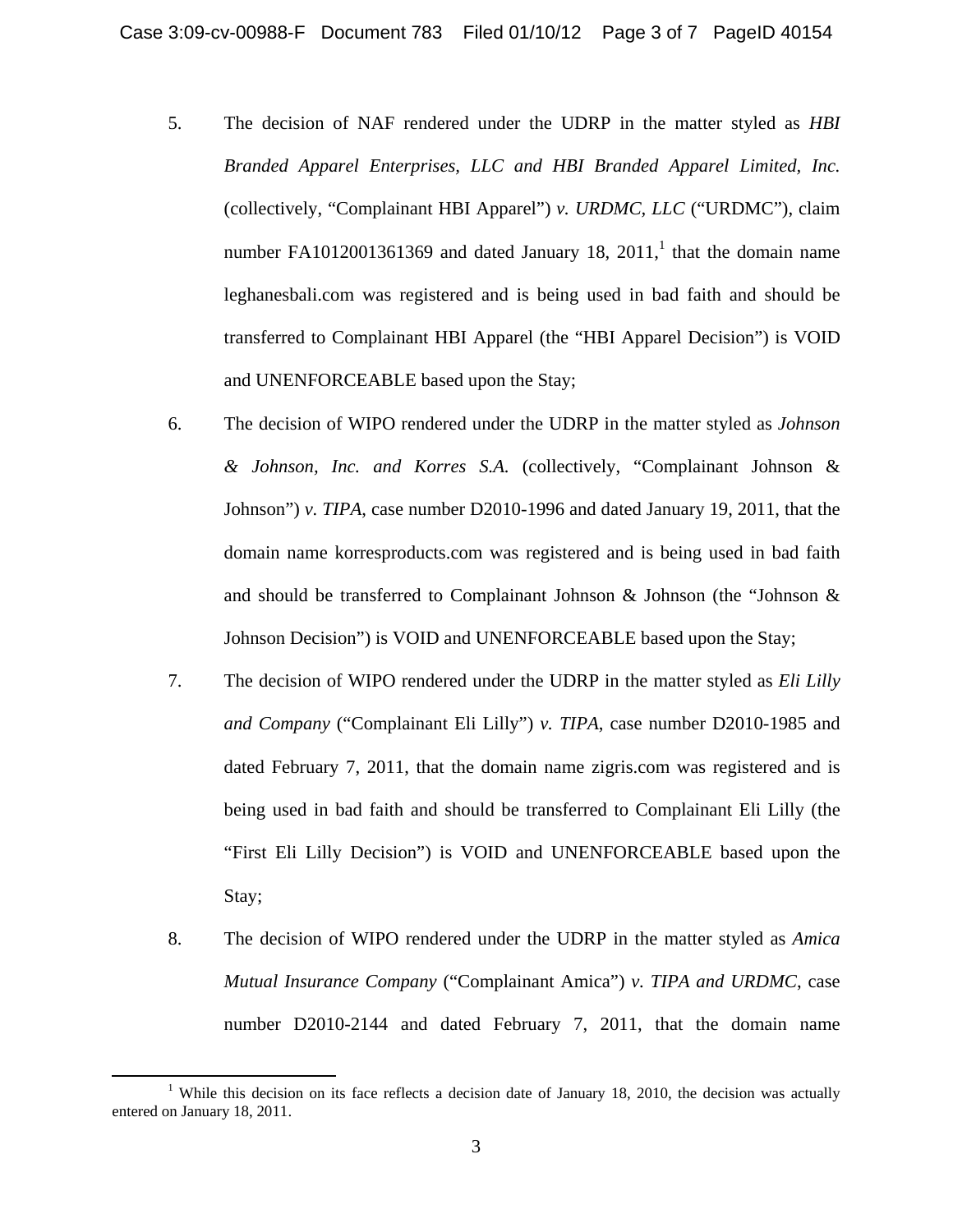amicains.com was registered and is being used in bad faith and should be transferred to Complainant Amica (the "Amica Decision") is VOID and UNENFORCEABLE based upon the Stay;

- 9. The decision of WIPO rendered under the UDRP in the matter styled as *Ariens Company* ("Complainant Ariens") *v. URDMC*, case number D2010-2216 and dated February 7, 2011, that the domain name gravelymowers.com was registered and is being used in bad faith and should be transferred to Complainant Ariens (the "Ariens Decision") is VOID and UNENFORCEABLE based upon the Stay;
- 10. The decision of WIPO rendered under the UDRP in the matter styled as *Judah Smith* ("Complainant Smith") *v. Whois Privacy Service Ltd. and URDMC*, case number D2011-0397 and dated April 18, 2011, that the domain name judahsmith.com was registered and is being used in bad faith and should be transferred to Complainant Smith (the "Smith Decision") is VOID and UNENFORCEABLE based upon the Stay;
- 11. The decision of WIPO rendered under the UDRP in the matter styled as *American Woodmark Corporation* ("Complainant American Woodmark") *v. Whois Privacy Services Pty Ltd., TIPA, and URDMC*, case number D2011-0804 and dated June 28, 2011, that the domain name americanwoodmarkcabinetry.com was registered and is being used in bad faith and should be transferred to Complainant American Woodmark (the "American Woodmark Decision") is VOID and UNENFORCEABLE based upon the Stay;
- 12. The decision of WIPO rendered under the UDRP in the matter styled as *Complainant Eli Lilly v. URDMC*, case number D2011-0715 and dated July 6,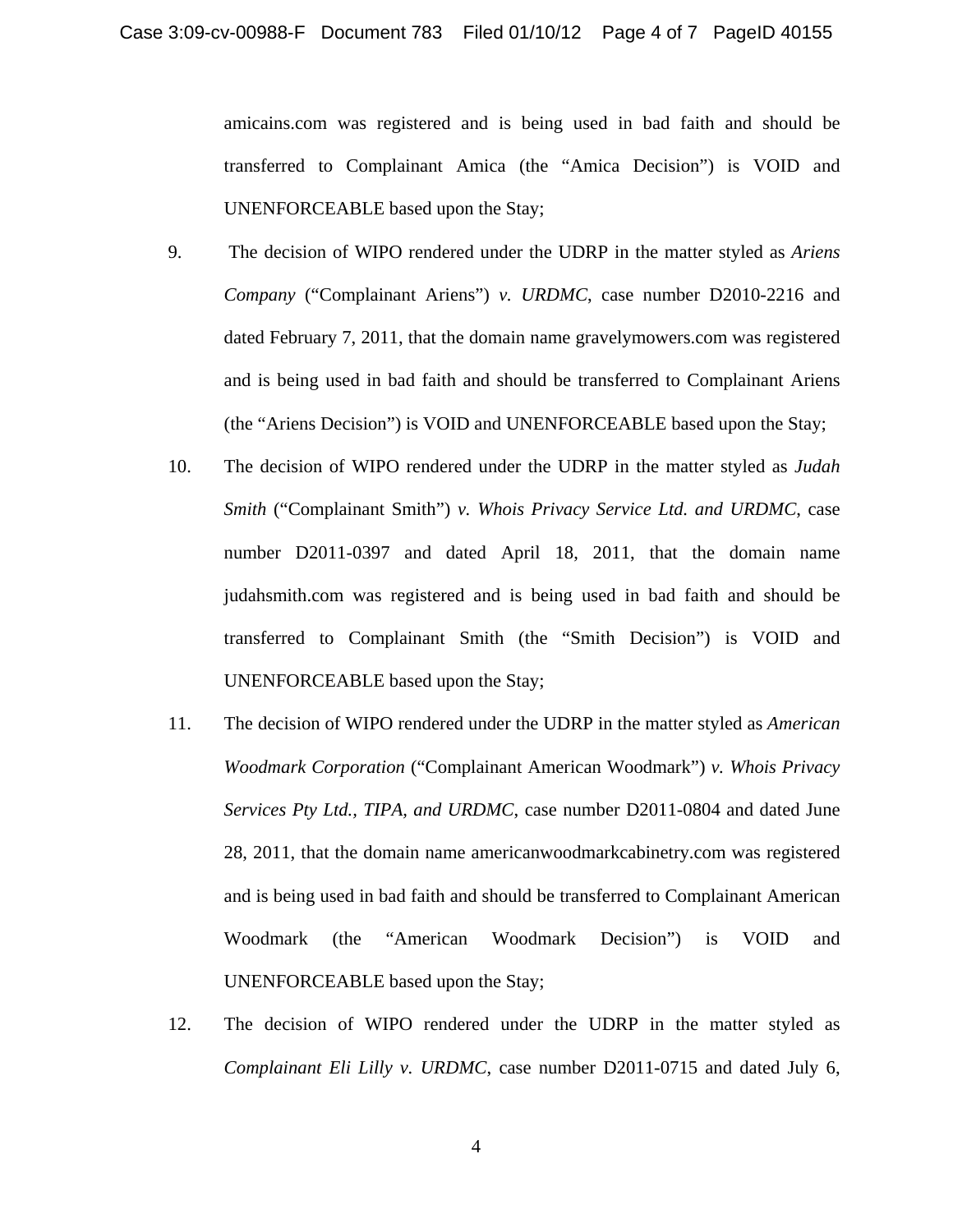2011, that the domain name lilycares.com was registered and is being used in bad faith and should be transferred to Complainant Eli Lilly (the "Second Eli Lilly Decision") is VOID and UNENFORCEABLE based upon the Stay; and

- 13. The decision of WIPO rendered under the UDRP in the matter styled as *I-TO-I International Projects, Limited* ("Complainant I-TO-I") *v. Quantec, LLC/Novo Point, LLC*, case number D2011-1492 and dated November 24, 2011, that the domain name itoitravel.com was registered and is being used in bad faith and should be transferred to Complainant I-TO-I (the "I-TO-I Decision") is VOID and UNENFORCEABLE based upon the Stay;
- 14. The Weta Decision, Public Storage Decision, Fandango/Daily Candy Decision, Apple Decision, HBI Apparel Decision, Johnson & Johnson Decision, First Eli Lilly Decision, Amica Decision, Ariens Decision, Smith Decision, American Woodmark Decision, Second Eli Lilly Decision, and I-TO-I Decision will be collectively referred to herein as the "Default Decisions";
- 15. The domain names publicstorge.com, pulicstorage.com, puplicstorage.com, and aplle.com, will be collectively referred to herein as the "4 Transferred Domain Names."<sup>2</sup> According to both the Receiver and the Internet Corporation for Assigned Names and Numbers ("ICANN"), each of the 4 Transferred Domain Names has already been transferred from its original registrant—Receivership Party Novo Point, LLC (as to domain name aplle.com) and Quantec, LLC (as to

<sup>&</sup>lt;sup>2</sup> According to both the Receiver and ICANN, the domain name wetafx.com has already been transferred from its original registrant—Receivership Party Quantec, LLC—as a result of the Weta Decision. However, the Receiver has presented evidence to this Court that the domain name wetafx.com is (a) a money-losing domain name, *i.e.*, a domain name whose renewal fees exceed revenues and, thus, is required by previous order of this Court not to be renewed [*see* Docket No. 177], and (b) not a future profitable domain name, *i.e.*, not a domain that could be developed into a profitable name with proper development efforts in the future. Thus, the Receiver is not seeking to re-obtain the domain name wetafx.com and this order does not include wetafx.com as one of the 4 Transferred Domain Names subject to the "Retransfer," defined below.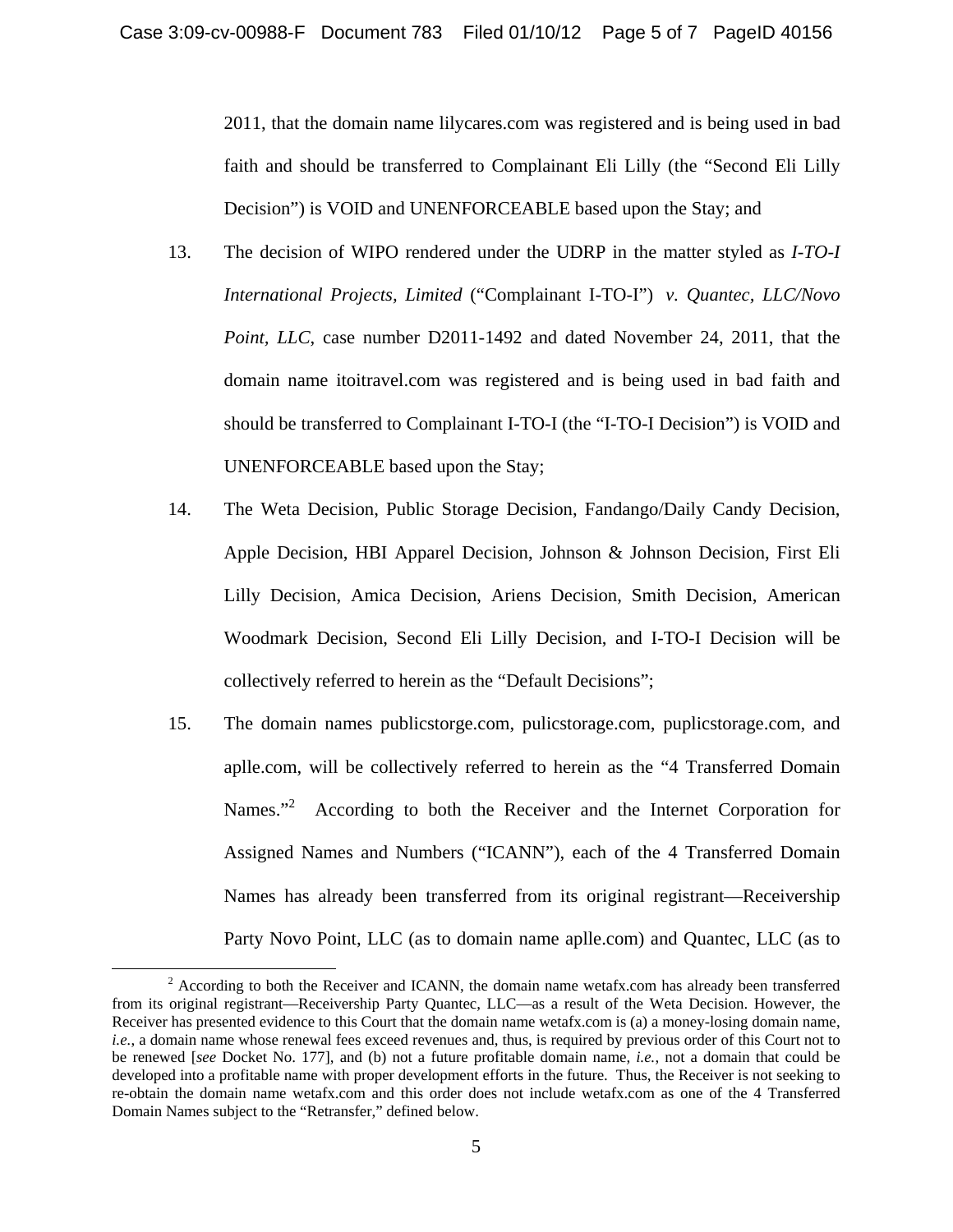domain names publicstorge.com, pulicstorage.com, and puplicstorage.com)—as a result of a Default Decision by WIPO;

- 16. The domain names publicstroagejobs.com, dailycand.com, dailycandi.com, dailycandychicago.com, dailycandynyc.com, fanngo.com, jandango.com, jobfandango.com, leghanesbali.com, korresproducts.com, zigris.com, amicains.com, gravelymowers.com, judahsmith.com, americanwoodmarkcabinetry.com, lilycares.com, and itoitravel.com will be collectively referred to herein as the "Non-Transferred Domain Names." According to both the Receiver and ICANN, none of the Non-Transferred Domain Names has yet been transferred from their original registrant— Receivership Party Novo Point, LLC or Quantec, LLC—as a result of a Default Decision by WIPO;
- 17. The internet domain registrar for the Non-Transferred Domain Names, Fabulous.com, shall immediately disregard the Default Decisions and not transfer the Non-Transferred Domain Names until and unless it receives further order by this Court (the "Instruction");
- 18. ICANN and Fabulous.com shall immediately re-transfer back to their original registrant—Receivership Party Novo Point, LLC (as to domain name aplle.com) and Quantec, LLC (as to domain names publicstorge.com, pulicstorage.com, and puplicstorage.com)—the 4 Transferred Domain Names which have already been transferred as a result of a Default Decision by WIPO (the "Retransfer");
- 19. Within two days of the issuance of this Order, Fabulous.com shall file a written report with this Court confirming that it has complied with this Order and